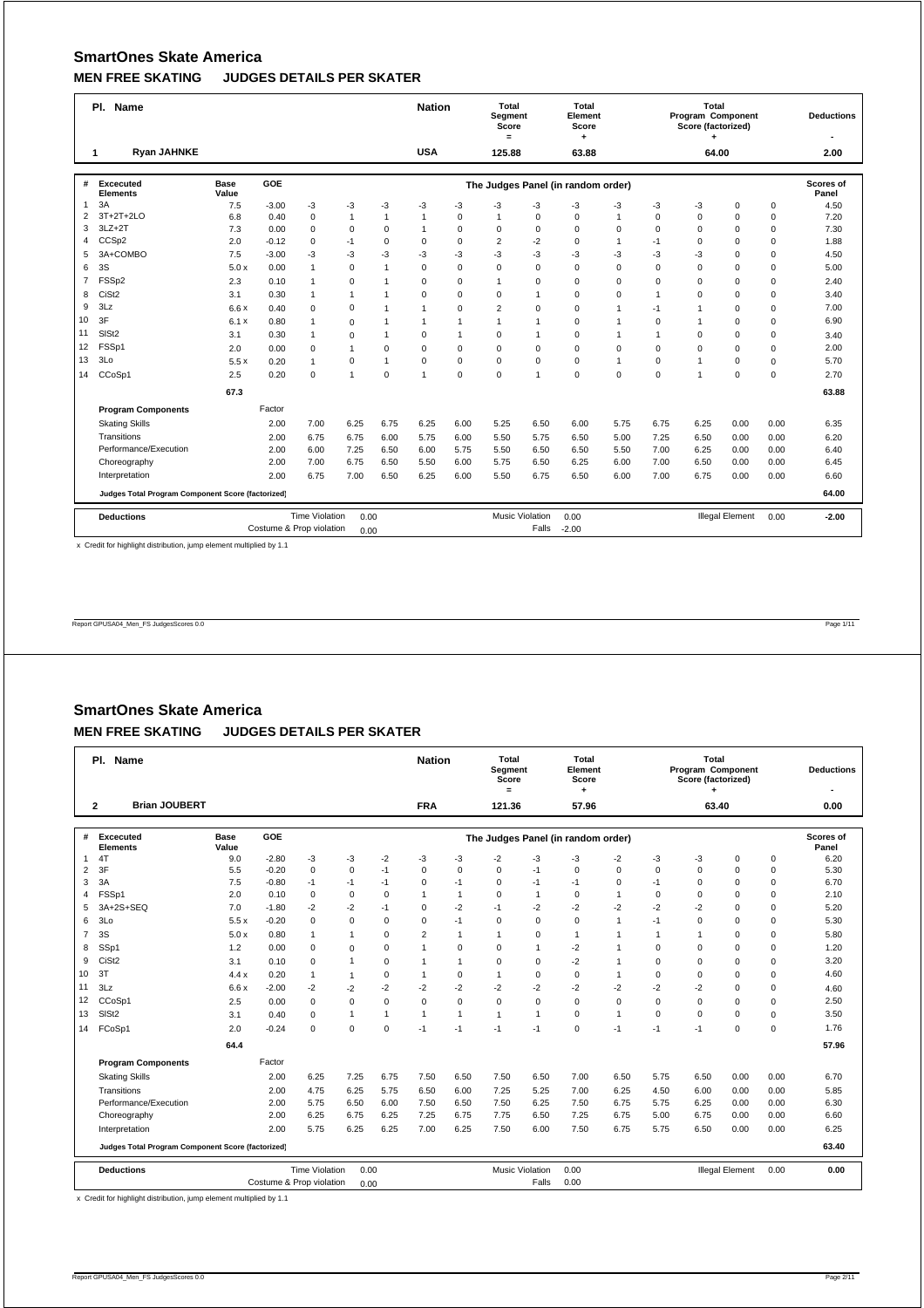|                | Pl. Name                                          |               | <b>Nation</b> |                       | Total<br>Segment<br>Score<br>$=$ |                | Total<br>Element<br>Score<br>٠ |              |                | Total<br>Program Component<br>Score (factorized) |                                    |              | <b>Deductions</b><br>$\overline{\phantom{a}}$ |          |                        |             |                    |
|----------------|---------------------------------------------------|---------------|---------------|-----------------------|----------------------------------|----------------|--------------------------------|--------------|----------------|--------------------------------------------------|------------------------------------|--------------|-----------------------------------------------|----------|------------------------|-------------|--------------------|
|                | <b>Michael WEISS</b><br>3                         |               |               |                       |                                  |                | <b>USA</b>                     |              | 114.74         |                                                  | 53.64                              |              |                                               | 61.10    |                        |             | 0.00               |
| #              | Excecuted<br><b>Elements</b>                      | Base<br>Value | GOE           |                       |                                  |                |                                |              |                |                                                  | The Judges Panel (in random order) |              |                                               |          |                        |             | Scores of<br>Panel |
| 1              | 4T                                                | 9.0           | $-1.80$       | $-2$                  | $-2$                             | $-2$           | $-2$                           | $-1$         | $-2$           | $-2$                                             | $\mathbf 0$                        | $-2$         | $-2$                                          | $-1$     | $\mathbf 0$            | $\mathbf 0$ | 7.20               |
| 2              | 3T                                                | 4.0           | 0.40          | $\mathbf 0$           | 1                                | $\overline{1}$ | $\overline{1}$                 | 0            | $\overline{1}$ | $\Omega$                                         | $\Omega$                           | 1            | $\Omega$                                      | $\Omega$ | $\mathbf 0$            | $\mathbf 0$ | 4.40               |
| 3              | 2A                                                | 3.3           | 0.20          | $\mathbf 0$           | $\mathbf 0$                      | $\mathbf{1}$   | $\mathbf{1}$                   | $\mathbf 0$  | $\mathbf 0$    | $\mathbf{1}$                                     | $\mathbf 0$                        | $\Omega$     | $\Omega$                                      | $\Omega$ | $\Omega$               | $\mathbf 0$ | 3.50               |
| 4              | CUS <sub>p1</sub>                                 | 1.5           | $-0.12$       | $\mathbf 0$           | 0                                | $\mathbf 0$    | $\mathbf 0$                    | 0            | $\mathbf{1}$   | $-1$                                             | $\mathbf 0$                        | $\mathbf 0$  | $-1$                                          | $-1$     | $\mathbf 0$            | $\mathbf 0$ | 1.38               |
| 5              | 3S                                                | 4.5           | 0.00          | $\mathbf{1}$          | $\mathbf 0$                      | $\mathbf{1}$   | $\mathbf{1}$                   | 0            | $\mathbf 0$    | $\mathbf 0$                                      | $\Omega$                           | $\Omega$     | $\Omega$                                      | $\Omega$ | $\mathbf 0$            | $\mathbf 0$ | 4.50               |
| 6              | 3Lo                                               | 5.0           | $-0.20$       | $-1$                  | $\mathbf 0$                      | $-1$           | $\Omega$                       | $\Omega$     | $\Omega$       | $\mathbf 0$                                      | $\Omega$                           | $\Omega$     | $-1$                                          | $\Omega$ | $\Omega$               | $\mathbf 0$ | 4.80               |
| $\overline{7}$ | FCSp1                                             | 2.0           | 0.00          | $\mathbf 0$           | $\mathbf 0$                      | $\mathbf 0$    | $\Omega$                       | $\mathbf 0$  | $\mathbf 0$    | $\mathbf 0$                                      | $\mathbf 0$                        | $\Omega$     | 0                                             | $\Omega$ | $\mathbf 0$            | $\mathbf 0$ | 2.00               |
| 8              | 2A                                                | 3.6x          | $-0.84$       | $-2$                  | $-1$                             | $-1$           | $-1$                           | $-2$         | $-1$           | $-1$                                             | $-1$                               | $-1$         | $-2$                                          | $-1$     | $\mathbf 0$            | $\mathbf 0$ | 2.76               |
| 9              | CiSt1                                             | 2.0           | 0.00          | $\mathbf{1}$          | 0                                | $\mathbf{1}$   | $\mathbf 0$                    | 0            | $\mathbf 0$    | $\mathbf 0$                                      | $\mathbf 0$                        | $\Omega$     | 0                                             | $\Omega$ | $\mathbf 0$            | $\mathbf 0$ | 2.00               |
| 10             | $3F+2T$                                           | 7.5x          | $-0.40$       | $\mathbf 0$           | $\mathbf 0$                      | $\mathbf 0$    | $\mathbf{1}$                   | $-1$         | $\mathbf 0$    | $-1$                                             | $\mathbf 0$                        | $\Omega$     | $-1$                                          | $\Omega$ | $\mathbf 0$            | $\mathbf 0$ | 7.10               |
| 11             | CSSp1                                             | 1.5           | 0.00          | $\Omega$              | $\mathbf 0$                      | $\Omega$       | $\Omega$                       | 0            | $\Omega$       | $\mathbf 0$                                      | $\Omega$                           | $\Omega$     | $\Omega$                                      | $\Omega$ | $\Omega$               | $\mathbf 0$ | 1.50               |
| 12             | SIS <sub>t2</sub>                                 | 3.1           | 0.10          | $\mathbf 0$           | $\mathbf 0$                      | 1              | $\Omega$                       | $\mathbf{1}$ | $\mathbf 0$    | $\mathbf 0$                                      | $\Omega$                           | 1            | $\Omega$                                      | $\Omega$ | $\Omega$               | $\mathbf 0$ | 3.20               |
| 13             | CCoSp1                                            | 2.5           | 0.20          | $\mathbf{1}$          | $\mathbf{1}$                     | $\overline{1}$ | $\mathbf{1}$                   | 0            | $\mathbf{1}$   | $-1$                                             | $\mathbf{1}$                       | $\mathbf{1}$ | $\Omega$                                      | $\Omega$ | $\Omega$               | $\mathbf 0$ | 2.70               |
| 14             | 3Lz                                               | 6.6x          | 0.00          | $\mathbf 0$           | $\mathbf 0$                      | 1              | $\overline{1}$                 | 0            | $\mathbf 0$    | $-1$                                             | $\Omega$                           | $\mathbf 0$  | $\Omega$                                      | $\Omega$ | $\Omega$               | $\mathbf 0$ | 6.60               |
|                |                                                   | 56.1          |               |                       |                                  |                |                                |              |                |                                                  |                                    |              |                                               |          |                        |             | 53.64              |
|                | <b>Program Components</b>                         |               | Factor        |                       |                                  |                |                                |              |                |                                                  |                                    |              |                                               |          |                        |             |                    |
|                | <b>Skating Skills</b>                             |               | 2.00          | 5.75                  | 6.75                             | 6.50           | 6.25                           | 6.50         | 5.75           | 6.00                                             | 6.50                               | 6.25         | 6.00                                          | 6.50     | 0.00                   | 0.00        | 6.30               |
|                | Transitions                                       |               | 2.00          | 4.75                  | 6.25                             | 6.00           | 6.00                           | 6.00         | 6.25           | 5.00                                             | 6.25                               | 5.25         | 5.75                                          | 6.00     | 0.00                   | 0.00        | 6.00               |
|                | Performance/Execution                             |               | 2.00          | 5.75                  | 6.50                             | 6.25           | 5.75                           | 0.75         | 6.00           | 5.50                                             | 6.75                               | 6.50         | 6.00                                          | 6.50     | 0.00                   | 0.00        | 6.05               |
|                | Choreography                                      |               | 2.00          | 5.25                  | 6.75                             | 6.00           | 5.50                           | 6.50         | 6.00           | 5.50                                             | 6.50                               | 6.75         | 5.75                                          | 6.25     | 0.00                   | 0.00        | 6.10               |
|                | Interpretation                                    |               | 2.00          | 5.50                  | 5.75                             | 6.25           | 6.00                           | 6.25         | 6.25           | 5.00                                             | 6.75                               | 6.50         | 6.00                                          | 6.50     | 0.00                   | 0.00        | 6.10               |
|                | Judges Total Program Component Score (factorized) |               |               |                       |                                  |                |                                |              |                |                                                  |                                    |              | 61.10                                         |          |                        |             |                    |
|                | <b>Deductions</b>                                 |               |               | <b>Time Violation</b> | 0.00                             |                |                                |              |                | <b>Music Violation</b>                           | 0.00                               |              |                                               |          | <b>Illegal Element</b> | 0.00        | 0.00               |
|                |                                                   | 0.00          |               |                       |                                  | Falls          | 0.00                           |              |                |                                                  |                                    |              |                                               |          |                        |             |                    |

x Credit for highlight distribution, jump element multiplied by 1.1

Report GPUSA04\_Men\_FS JudgesScores 0.0 Page 3/11

# **SmartOnes Skate America MEN FREE SKATING JUDGES DETAILS PER SKATER**

|                                                       | Pl. Name                                          |                      | <b>Nation</b>            |              | Total<br>Segment<br>Score<br>$=$ |              | Total<br>Element<br>Score<br>۰ |          |                | Total<br>Program Component<br>Score (factorized)<br>٠ |                                    |              | <b>Deductions</b> |                |                        |          |                    |
|-------------------------------------------------------|---------------------------------------------------|----------------------|--------------------------|--------------|----------------------------------|--------------|--------------------------------|----------|----------------|-------------------------------------------------------|------------------------------------|--------------|-------------------|----------------|------------------------|----------|--------------------|
|                                                       | <b>Roman SEROV</b><br>4                           |                      |                          |              |                                  |              | <b>ISR</b>                     |          | 112.18         |                                                       | 54.98                              |              |                   | 58.20          |                        |          | 1.00               |
|                                                       |                                                   |                      |                          |              |                                  |              |                                |          |                |                                                       |                                    |              |                   |                |                        |          |                    |
| #                                                     | Excecuted<br><b>Elements</b>                      | <b>Base</b><br>Value | <b>GOE</b>               |              |                                  |              |                                |          |                |                                                       | The Judges Panel (in random order) |              |                   |                |                        |          | Scores of<br>Panel |
| $\mathbf{1}$                                          | 3Lz                                               | 6.0                  | 0.80                     | $\mathbf{1}$ | 1                                | 1            | 0                              | 1        | $\Omega$       |                                                       | $\mathbf 0$                        |              | 1                 | 0              | $\mathbf 0$            | 0        | 6.80               |
| $\overline{2}$                                        | $3A+3T$                                           | 11.5                 | 0.80                     | $\mathbf{1}$ | $\mathbf{1}$                     | $\mathbf{1}$ | $\overline{2}$                 | 0        | $\mathbf{1}$   | 1                                                     | 1                                  | $\mathbf{1}$ | $\mathbf 0$       | $\overline{1}$ | $\mathbf 0$            | 0        | 12.30              |
| 3                                                     | 3A                                                | 7.5                  | $-1.00$                  | $-2$         | $-1$                             | $-1$         | $\mathbf 0$                    | $-1$     | $-1$           | $-1$                                                  | $-2$                               | $-1$         | $-1$              | $-1$           | 0                      | 0        | 6.50               |
| 4                                                     | FCSp1                                             | 2.0                  | 0.00                     | $\mathbf 0$  | $\mathbf 0$                      | $\mathbf 0$  | $\mathbf 0$                    | 0        | $\overline{1}$ | $\mathbf 0$                                           | $\mathbf 0$                        | $\mathbf 0$  | $-1$              | 0              | $\mathbf 0$            | 0        | 2.00               |
| 5                                                     | 3F                                                | 5.5                  | 0.00                     | $\Omega$     | $\Omega$                         | $\Omega$     | $\Omega$                       | $\Omega$ | $\Omega$       | $\Omega$                                              | $\Omega$                           | $\Omega$     | $\Omega$          | $\Omega$       | $\Omega$               | 0        | 5.50               |
| 6                                                     | CSSp1                                             | 1.5                  | 0.00                     | 0            | $\mathbf 0$                      | $\mathbf 0$  | $\Omega$                       | 0        | $\mathbf 0$    | 0                                                     | $\mathbf 0$                        | $\Omega$     | $\Omega$          | $\Omega$       | $\Omega$               | 0        | 1.50               |
| $\overline{7}$                                        | 3 <sub>LO</sub>                                   | 5.5x                 | 0.20                     | $\mathbf{1}$ | $\mathbf 0$                      | $\mathbf{1}$ | $\mathbf{1}$                   | 0        | $\mathbf{1}$   | $\mathbf 0$                                           | $\mathbf 0$                        | $\Omega$     | $\Omega$          | $\Omega$       | $\mathbf 0$            | 0        | 5.70               |
| 8                                                     | 2F                                                | 1.9x                 | $-0.18$                  | $-1$         | $-1$                             | $-1$         | $\Omega$                       | 0        | $\mathbf 0$    | $-1$                                                  | $\Omega$                           | $-1$         | $-1$              | $\Omega$       | $\Omega$               | 0        | 1.72               |
| 9                                                     | CCoSp1                                            | 2.5                  | $-0.06$                  | $\mathbf 0$  | $\mathbf 0$                      | $\mathbf 0$  | $\mathbf 0$                    | $-1$     | $\mathbf 0$    | $-1$                                                  | $-1$                               | $\mathbf 0$  | $\mathbf 0$       | $\Omega$       | $\Omega$               | 0        | 2.44               |
| 10                                                    | SeSt1                                             | 2.0                  | 0.00                     | 1            | $\mathbf 0$                      | 0            | $\overline{1}$                 | 0        | $\mathbf{1}$   | $\mathbf 0$                                           | $\mathbf 0$                        | 0            | $-1$              | $\Omega$       | $\Omega$               | 0        | 2.00               |
| 11                                                    | 3S                                                | 5.0x                 | 0.00                     | $\Omega$     | $\mathbf 0$                      | $\Omega$     | $\mathbf{1}$                   | $\Omega$ | $\Omega$       | $\Omega$                                              | $\Omega$                           | $\Omega$     | $\Omega$          | $\Omega$       | $\Omega$               | 0        | 5.00               |
| 12                                                    | SIS <sub>t1</sub>                                 | 2.0                  | $-0.48$                  | $-1$         | $-2$                             | $-1$         | $-1$                           | $-2$     | $-1$           | $-1$                                                  | $-2$                               | $-2$         | $-2$              | $-2$           | $\Omega$               | 0        | 1.52               |
| 13                                                    | FCoSp1                                            | 2.0                  | 0.00                     | $\mathbf 0$  | $\mathbf 0$                      | $\Omega$     | $\Omega$                       | 0        | $\Omega$       | $\Omega$                                              | $\Omega$                           | $\Omega$     | $\Omega$          | $-1$           | $\Omega$               | $\Omega$ | 2.00               |
|                                                       |                                                   | 54.9                 |                          |              |                                  |              |                                |          |                |                                                       |                                    |              |                   |                |                        |          | 54.98              |
|                                                       | <b>Program Components</b>                         |                      | Factor                   |              |                                  |              |                                |          |                |                                                       |                                    |              |                   |                |                        |          |                    |
|                                                       | <b>Skating Skills</b>                             |                      | 2.00                     | 5.75         | 5.50                             | 6.00         | 6.75                           | 5.75     | 6.00           | 6.00                                                  | 5.50                               | 4.75         | 6.25              | 5.75           | 0.00                   | 0.00     | 5.90               |
|                                                       | Transitions                                       |                      | 2.00                     | 5.75         | 5.00                             | 5.25         | 5.50                           | 5.75     | 6.25           | 5.50                                                  | 5.75                               | 4.25         | 6.00              | 5.25           | 0.00                   | 0.00     | 5.55               |
|                                                       | Performance/Execution                             |                      | 2.00                     | 5.75         | 5.75                             | 5.75         | 6.25                           | 6.25     | 5.75           | 6.00                                                  | 5.50                               | 5.00         | 5.50              | 5.75           | 0.00                   | 0.00     | 5.80               |
|                                                       | Choreography                                      |                      | 2.00                     | 6.00         | 5.25                             | 6.00         | 6.00                           | 6.25     | 6.00           | 6.50                                                  | 5.50                               | 4.75         | 6.00              | 5.50           | 0.00                   | 0.00     | 5.95               |
|                                                       | Interpretation                                    |                      | 2.00                     | 5.50         | 5.25                             | 6.00         | 6.25                           | 6.25     | 6.00           | 6.50                                                  | 5.50                               | 4.75         | 5.50              | 5.75           | 0.00                   | 0.00     | 5.90               |
|                                                       | Judges Total Program Component Score (factorized) |                      |                          |              |                                  |              |                                |          |                |                                                       |                                    |              |                   |                |                        |          | 58.20              |
| <b>Time Violation</b><br><b>Deductions</b><br>$-1.00$ |                                                   |                      |                          |              |                                  |              |                                |          |                | <b>Music Violation</b>                                | 0.00                               |              |                   |                | <b>Illegal Element</b> | 0.00     | $-1.00$            |
|                                                       |                                                   |                      | Costume & Prop violation |              | 0.00                             |              |                                |          |                | Falls                                                 | 0.00                               |              |                   |                |                        |          |                    |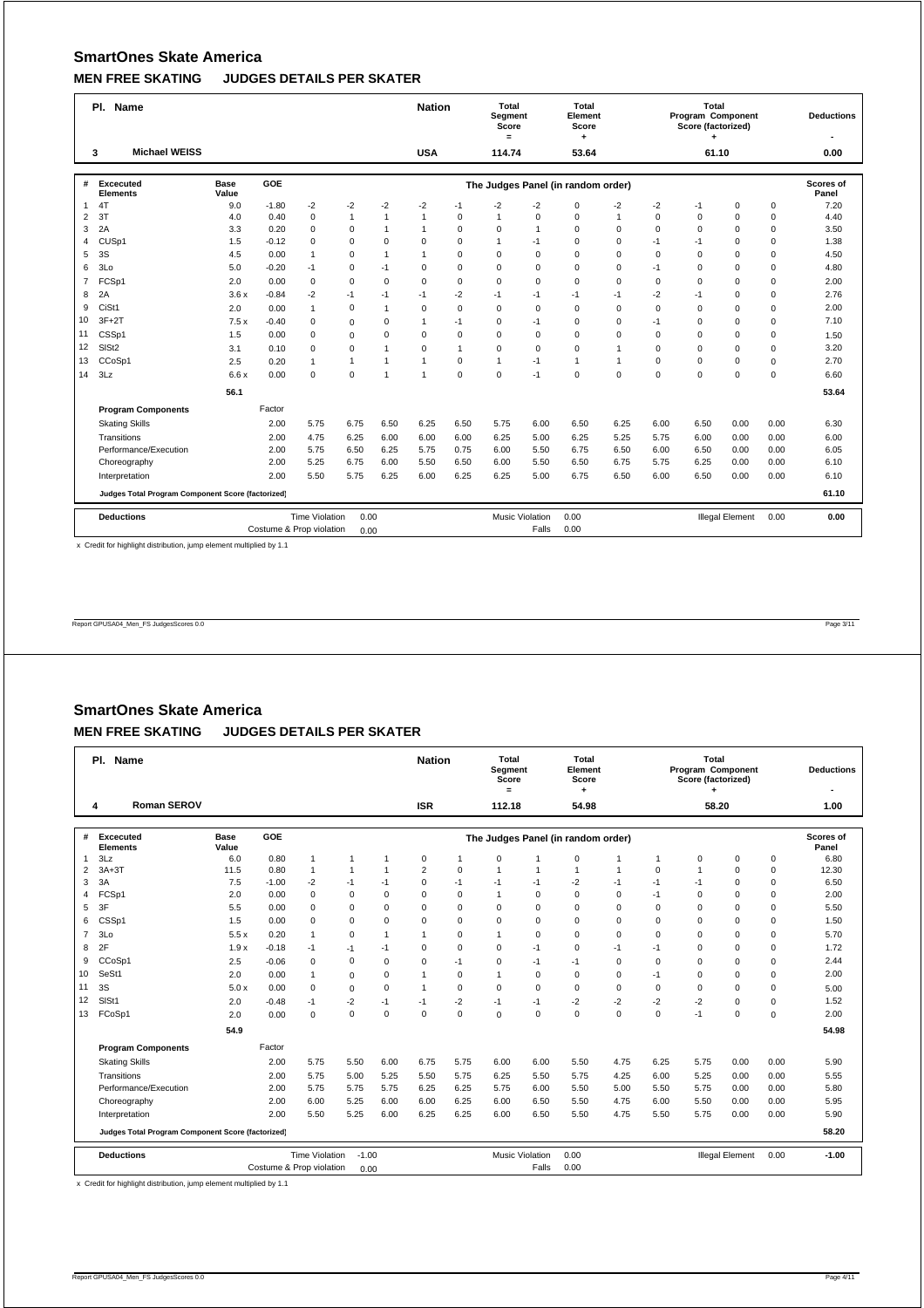|                | Pl. Name                                          |               |         | <b>Nation</b>         |                | Total<br>Segment<br>Score<br>$=$ |              | Total<br>Element<br>Score<br>۰ |                |                        | Total<br>Program Component<br>Score (factorized) |              |              | <b>Deductions</b><br>$\overline{\phantom{a}}$ |                        |             |                    |
|----------------|---------------------------------------------------|---------------|---------|-----------------------|----------------|----------------------------------|--------------|--------------------------------|----------------|------------------------|--------------------------------------------------|--------------|--------------|-----------------------------------------------|------------------------|-------------|--------------------|
|                | <b>Stefan LINDEMANN</b><br>5                      |               |         |                       |                |                                  | <b>GER</b>   |                                | 111.74         |                        | 54.64                                            |              |              | 59.10                                         |                        |             | 2.00               |
| #              | Excecuted<br><b>Elements</b>                      | Base<br>Value | GOE     |                       |                |                                  |              |                                |                |                        | The Judges Panel (in random order)               |              |              |                                               |                        |             | Scores of<br>Panel |
| 1              | 4T+2T+SEQ                                         | 8.2           | $-2.00$ | $-2$                  | $-2$           | $-2$                             | -3           | $-1$                           | $-2$           | $-2$                   | $-2$                                             | $-2$         | $-2$         | $-2$                                          | $\mathbf 0$            | $\mathbf 0$ | 6.20               |
| 2              | 3A                                                | 7.5           | $-3.00$ | $-3$                  | $-3$           | $-3$                             | -3           | -3                             | $-3$           | $-3$                   | -3                                               | $-3$         | $-3$         | $-3$                                          | $\Omega$               | $\mathbf 0$ | 4.50               |
| 3              | CCoSp1                                            | 2.5           | 0.00    | $\mathbf 0$           | $\mathbf 0$    | $\mathbf 0$                      | $\Omega$     | 0                              | $\Omega$       | $\Omega$               | $\Omega$                                         | $\Omega$     | $\Omega$     | $\Omega$                                      | $\Omega$               | $\mathbf 0$ | 2.50               |
| 4              | CiSt1                                             | 2.0           | 0.20    | $\mathbf{1}$          | $\mathbf{1}$   | $\overline{1}$                   | $\mathbf 0$  | 0                              | $\mathbf 0$    | $\mathbf{1}$           | $\mathbf 0$                                      | $\Omega$     | $\Omega$     | $\Omega$                                      | $\mathbf 0$            | $\mathbf 0$ | 2.20               |
| 5              | 2 <sub>0</sub>                                    | 1.5           | 0.00    | $\Omega$              | $\mathbf 0$    | $\Omega$                         | $\Omega$     | 0                              | $\mathbf 0$    | $\mathbf 0$            | $\Omega$                                         | $\Omega$     | $\Omega$     | $\Omega$                                      | $\mathbf 0$            | $\mathbf 0$ | 1.50               |
| 6              | $3T+3T$                                           | 8.0           | 1.00    | $\overline{1}$        | 1              | $\overline{1}$                   | $\mathbf{1}$ | $\mathbf{1}$                   | $\mathbf{1}$   | $\mathbf{1}$           | $\mathbf{1}$                                     | 1            | 1            | $\Omega$                                      | $\Omega$               | $\mathbf 0$ | 9.00               |
| $\overline{7}$ | FCCoSp1                                           | 2.5           | 0.00    | $\mathbf 0$           | $\mathbf 0$    | $\mathbf 0$                      | $\mathbf{1}$ | $\mathbf 0$                    | $\mathbf 0$    | $\mathbf 0$            | $\mathbf 0$                                      | $\mathbf 0$  | $\Omega$     | $\Omega$                                      | $\mathbf 0$            | $\mathbf 0$ | 2.50               |
| 8              | 3Lz                                               | 6.6x          | 0.80    | $\mathbf{1}$          | $\overline{1}$ | $\overline{1}$                   | $\mathbf 0$  | $\mathbf{1}$                   | $\mathbf 0$    | $\mathbf{1}$           | $\mathbf 0$                                      | $\mathbf{1}$ | $\mathbf{1}$ | $\mathbf 0$                                   | $\mathbf 0$            | $\mathbf 0$ | 7.40               |
| 9              | 2A                                                | 3.6x          | 0.00    | $\mathbf 0$           | $\mathbf 0$    | $\mathbf 0$                      | $\Omega$     | $\mathbf{1}$                   | $\mathbf 0$    | $\mathbf 0$            | $\mathbf 0$                                      | $\mathbf{1}$ | $\Omega$     | $\Omega$                                      | $\mathbf 0$            | $\mathbf 0$ | 3.60               |
| 10             | CCSp1                                             | 1.5           | $-0.06$ | $-1$                  | $\mathbf 0$    | $\mathbf 0$                      | $\Omega$     | $\mathbf 0$                    | $\overline{1}$ | $-1$                   | $\mathbf 0$                                      | $\mathbf 0$  | $\Omega$     | $-1$                                          | $\mathbf 0$            | $\mathbf 0$ | 1.44               |
| 11             | 3F                                                | 6.1x          | 0.60    | $\mathbf{1}$          | $\mathbf{1}$   | $\mathbf{1}$                     | $\Omega$     | 0                              | $\mathbf 0$    | $\mathbf 0$            | $\Omega$                                         | $\Omega$     | $\mathbf{1}$ | $\overline{1}$                                | $\Omega$               | $\mathbf 0$ | 6.70               |
| 12             | 3S                                                | 5.0x          | $-3.00$ | $-3$                  | $-3$           | $-3$                             | -3           | -3                             | -3             | $-3$                   | -3                                               | -3           | -3           | -3                                            | $\Omega$               | $\mathbf 0$ | 2.00               |
| 13             | SIS <sub>t2</sub>                                 | 3.1           | 0.00    | $\mathbf 0$           | $\mathbf{1}$   | $\Omega$                         | $\mathbf{1}$ | 0                              | $\Omega$       | $\Omega$               | $\Omega$                                         | $\Omega$     | $\Omega$     | $\Omega$                                      | $\Omega$               | $\mathbf 0$ | 3.10               |
| 14             | FSSp1                                             | 2.0           | 0.00    | $-1$                  | 1              | $\Omega$                         | $\Omega$     | $\mathbf 0$                    | $\mathbf 0$    | $\mathbf 0$            | $\Omega$                                         | $\mathbf 0$  | $\Omega$     | $\Omega$                                      | $\Omega$               | $\mathbf 0$ | 2.00               |
|                |                                                   | 60.1          |         |                       |                |                                  |              |                                |                |                        |                                                  |              |              |                                               |                        |             | 54.64              |
|                | <b>Program Components</b>                         |               | Factor  |                       |                |                                  |              |                                |                |                        |                                                  |              |              |                                               |                        |             |                    |
|                | <b>Skating Skills</b>                             |               | 2.00    | 5.75                  | 7.00           | 6.25                             | 6.00         | 6.50                           | 5.75           | 6.50                   | 5.75                                             | 5.75         | 6.00         | 6.50                                          | 0.00                   | 0.00        | 6.35               |
|                | Transitions                                       |               | 2.00    | 5.00                  | 4.00           | 5.75                             | 5.00         | 6.00                           | 5.50           | 6.00                   | 5.25                                             | 5.25         | 5.50         | 5.75                                          | 0.00                   | 0.00        | 5.70               |
|                | Performance/Execution                             |               | 2.00    | 4.75                  | 5.50           | 6.00                             | 5.25         | 5.75                           | 5.75           | 6.25                   | 5.25                                             | 5.00         | 5.75         | 6.00                                          | 0.00                   | 0.00        | 5.85               |
|                | Choreography                                      |               | 2.00    | 5.50                  | 5.75           | 6.00                             | 5.50         | 5.75                           | 5.50           | 6.00                   | 5.50                                             | 5.50         | 5.75         | 6.25                                          | 0.00                   | 0.00        | 5.85               |
|                | Interpretation                                    |               | 2.00    | 4.75                  | 5.25           | 6.00                             | 5.00         | 5.75                           | 5.75           | 6.50                   | 5.25                                             | 5.50         | 5.75         | 5.75                                          | 0.00                   | 0.00        | 5.80               |
|                | Judges Total Program Component Score (factorized) |               |         |                       |                |                                  |              |                                |                |                        |                                                  |              | 59.10        |                                               |                        |             |                    |
|                | <b>Deductions</b>                                 |               |         | <b>Time Violation</b> | 0.00           |                                  |              |                                |                | <b>Music Violation</b> | 0.00                                             |              |              |                                               | <b>Illegal Element</b> | 0.00        | $-2.00$            |
|                |                                                   | 0.00          |         |                       |                | Falls                            | $-2.00$      |                                |                |                        |                                                  |              |              |                                               |                        |             |                    |

x Credit for highlight distribution, jump element multiplied by 1.1

Report GPUSA04\_Men\_FS JudgesScores 0.0 Page 5/11

# **SmartOnes Skate America MEN FREE SKATING JUDGES DETAILS PER SKATER**

|                | Pl. Name                                          |                      |                          |                       |              |              | <b>Nation</b> |                | <b>Total</b><br>Segment<br>Score<br>$=$ |                | Total<br>Element<br>Score          |              |                | Total<br>Program Component<br>Score (factorized)<br>٠ |                        |             | <b>Deductions</b>         |
|----------------|---------------------------------------------------|----------------------|--------------------------|-----------------------|--------------|--------------|---------------|----------------|-----------------------------------------|----------------|------------------------------------|--------------|----------------|-------------------------------------------------------|------------------------|-------------|---------------------------|
|                | <b>Lun SONG</b><br>6                              |                      |                          |                       |              |              | <b>CHN</b>    |                | 110.38                                  |                | 62.68                              |              |                | 48.70                                                 |                        |             | 1.00                      |
| #              | Excecuted<br><b>Elements</b>                      | <b>Base</b><br>Value | GOE                      |                       |              |              |               |                |                                         |                | The Judges Panel (in random order) |              |                |                                                       |                        |             | <b>Scores of</b><br>Panel |
| $\mathbf{1}$   | 4T                                                | 9.0                  | $-3.00$                  | -3                    | -3           | -3           | -3            | -3             | -3                                      | -3             | $-3$                               | -3           | -3             | -3                                                    | $\mathbf 0$            | $\mathbf 0$ | 6.00                      |
| $\overline{2}$ | 2A                                                | 3.3                  | 0.60                     | $\mathbf{1}$          | $\mathbf{1}$ | $\Omega$     | 1             | $\overline{1}$ | 1                                       | $\overline{1}$ | $\Omega$                           | $\Omega$     | $\Omega$       | $\Omega$                                              | $\Omega$               | $\mathbf 0$ | 3.90                      |
| 3              | 3Lz                                               | 6.0                  | 0.20                     | $\mathbf 0$           | $\mathbf{1}$ | $\Omega$     | 0             | $\mathbf 0$    | $\mathbf 0$                             |                | $\Omega$                           | $\Omega$     | $\Omega$       | $\Omega$                                              | $\mathbf 0$            | $\mathbf 0$ | 6.20                      |
| 4              | FCSp1                                             | 2.0                  | 0.00                     | $\mathbf 0$           | $-1$         | $\Omega$     | $\Omega$      | $\mathbf 0$    | $\Omega$                                | $\Omega$       | $\Omega$                           | $\Omega$     | $\Omega$       | $\Omega$                                              | $\Omega$               | $\mathbf 0$ | 2.00                      |
| 5              | $3F+3T$                                           | 9.5                  | $-1.00$                  | $-2$                  | $-1$         | $-1$         | 0             | $-1$           | $-1$                                    | $-1$           | $-1$                               | $-1$         | $-1$           | $-1$                                                  | $\Omega$               | $\mathbf 0$ | 8.50                      |
| 6              | 3S                                                | 5.0x                 | 0.40                     | $\mathbf{1}$          | $\mathbf{1}$ | $\mathbf{1}$ | 1             | $\mathbf 0$    | $\mathbf 0$                             | $\Omega$       | $\Omega$                           | $\Omega$     | $\Omega$       | $\overline{1}$                                        | $\Omega$               | $\mathbf 0$ | 5.40                      |
| $\overline{7}$ | CiSt <sub>2</sub>                                 | 3.1                  | 0.00                     | $\mathbf 0$           | $\mathbf 0$  | $\mathbf 0$  | $\Omega$      | 0              | $\mathbf 0$                             | $\Omega$       | $\Omega$                           | $\Omega$     | $\Omega$       | $\Omega$                                              | $\Omega$               | 0           | 3.10                      |
| 8              | 3 <sub>LO</sub>                                   | 5.5x                 | $-1.00$                  | $-1$                  | $-1$         | $-1$         | 0             | $-1$           | $\mathbf 0$                             | $-1$           | 0                                  | $\mathbf 0$  | $-1$           | $-1$                                                  | 0                      | $\mathbf 0$ | 4.50                      |
| 9              | $3LZ+3T$                                          | 11.0x                | $-0.60$                  | $-1$                  | $\mathbf 0$  | -1           | 0             | $-1$           | $\mathbf 0$                             | $\mathbf 0$    | $-1$                               | $\mathbf 0$  | $-1$           | $-1$                                                  | $\mathbf 0$            | $\mathbf 0$ | 10.40                     |
| 10             | CCoSp1                                            | 2.5                  | 0.00                     | $\mathbf 0$           | $\mathbf 0$  | $\mathbf 0$  | $\Omega$      | $\mathbf 0$    | $\mathbf 0$                             | $\mathbf 0$    | $\mathbf 0$                        | $\mathbf 0$  | $-1$           | $\Omega$                                              | $\mathbf 0$            | $\mathbf 0$ | 2.50                      |
| 11             | SIS <sub>t2</sub>                                 | 3.1                  | 0.40                     | 1                     | $\mathbf{1}$ | $\mathbf 0$  | 1             | $\overline{1}$ | $\mathbf{1}$                            | -1             | 1                                  | $\mathbf{1}$ | $\overline{1}$ | $\Omega$                                              | $\mathbf 0$            | $\mathbf 0$ | 3.50                      |
| 12             | 2A                                                | 3.6x                 | 0.00                     | $\mathbf 0$           | $\mathbf 0$  | $\mathbf 0$  | $\Omega$      | $\mathbf 0$    | $\mathbf 0$                             | $\mathbf 0$    | $\Omega$                           | $\Omega$     | $\Omega$       | $\mathbf{1}$                                          | $\Omega$               | $\mathbf 0$ | 3.60                      |
| 13             | CSSp1                                             | 1.5                  | $-0.06$                  | $\mathbf 0$           | $\mathbf 0$  | $\Omega$     | $\Omega$      | $\mathbf 0$    | $\Omega$                                | $\Omega$       | $\Omega$                           | $-1$         | $-1$           | $-1$                                                  | $\Omega$               | $\Omega$    | 1.44                      |
| 14             | FUSp1                                             | 2.0                  | $-0.36$                  | $-1$                  | $\mathbf 0$  | $-1$         | $\Omega$      | $-1$           | $-1$                                    | $-1$           | $-1$                               | $-1$         | $-2$           | $-2$                                                  | $\Omega$               | $\mathbf 0$ | 1.64                      |
|                |                                                   | 67.1                 |                          |                       |              |              |               |                |                                         |                |                                    |              |                |                                                       |                        |             | 62.68                     |
|                | <b>Program Components</b>                         |                      | Factor                   |                       |              |              |               |                |                                         |                |                                    |              |                |                                                       |                        |             |                           |
|                | <b>Skating Skills</b>                             |                      | 2.00                     | 4.00                  | 5.75         | 4.75         | 5.00          | 5.50           | 4.50                                    | 5.50           | 4.25                               | 4.50         | 5.50           | 6.00                                                  | 0.00                   | 0.00        | 5.40                      |
|                | Transitions                                       |                      | 2.00                     | 3.75                  | 4.00         | 4.00         | 5.25          | 4.50           | 4.25                                    | 6.00           | 4.00                               | 4.00         | 4.75           | 4.75                                                  | 0.00                   | 0.00        | 4.45                      |
|                | Performance/Execution                             |                      | 2.00                     | 5.00                  | 5.00         | 4.50         | 5.50          | 4.75           | 4.25                                    | 6.00           | 4.00                               | 4.50         | 5.25           | 5.50                                                  | 0.00                   | 0.00        | 5.00                      |
|                | Choreography                                      |                      | 2.00                     | 5.00                  | 4.50         | 4.75         | 5.00          | 4.50           | 4.00                                    | 5.75           | 4.25                               | 4.25         | 4.75           | 5.25                                                  | 0.00                   | 0.00        | 4.75                      |
|                | Interpretation                                    |                      | 2.00                     | 3.75                  | 4.00         | 4.75         | 5.25          | 4.25           | 4.25                                    | 5.75           | 4.00                               | 4.25         | 5.00           | 5.50                                                  | 0.00                   | 0.00        | 4.75                      |
|                | Judges Total Program Component Score (factorized) |                      |                          |                       |              |              |               |                |                                         |                |                                    | 48.70        |                |                                                       |                        |             |                           |
|                | <b>Deductions</b>                                 |                      |                          | <b>Time Violation</b> | 0.00         |              |               |                | <b>Music Violation</b>                  |                | 0.00                               |              |                |                                                       | <b>Illegal Element</b> | 0.00        | $-1.00$                   |
|                |                                                   |                      | Costume & Prop violation |                       | 0.00         |              |               |                |                                         | Falls          | $-1.00$                            |              |                |                                                       |                        |             |                           |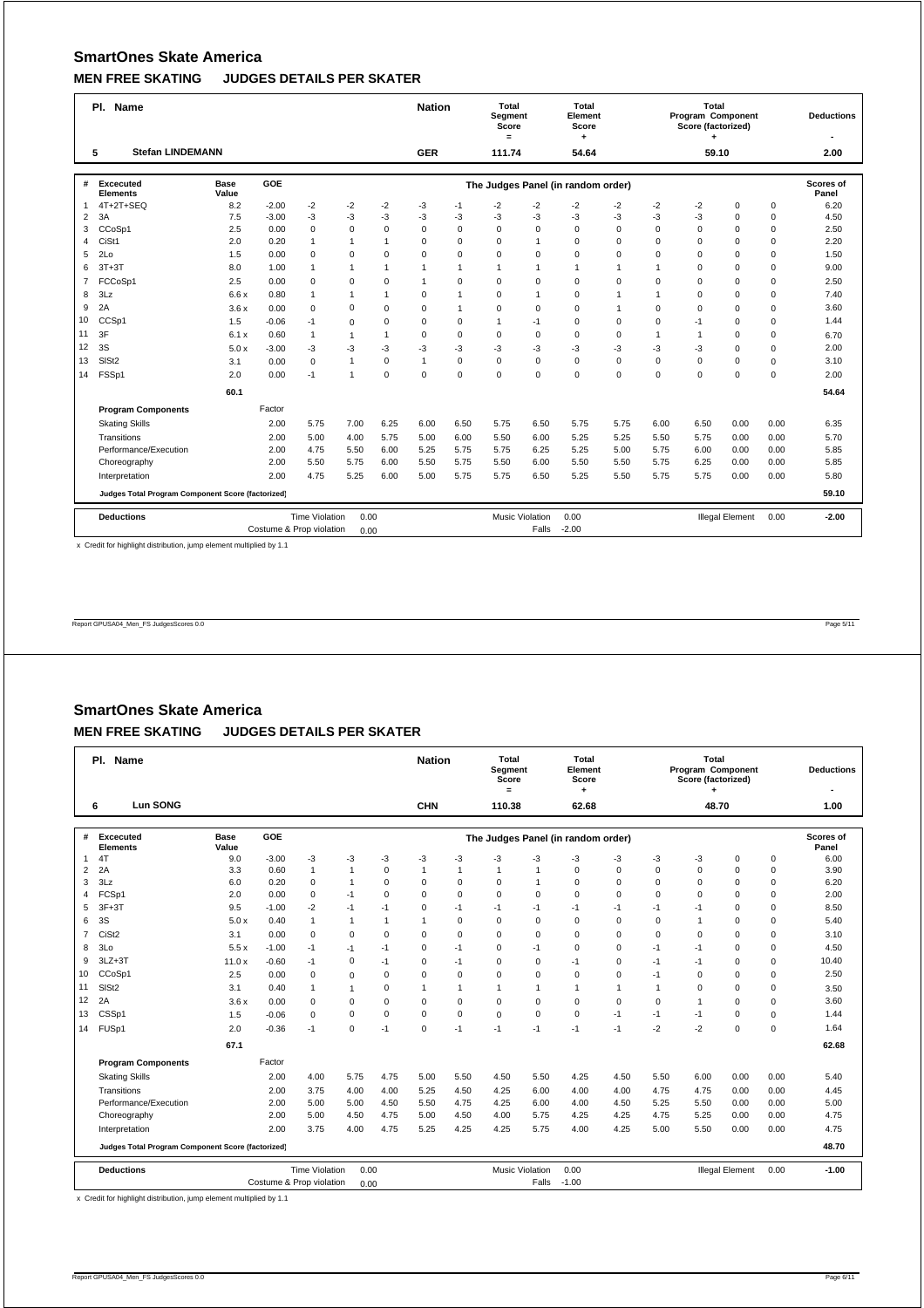|                                                                             | Pl. Name                                          |                      |         |                       |              |              | <b>Nation</b> |              | Total<br><b>Segment</b><br>Score<br>$=$ |              | Total<br>Element<br>Score          |              |                | Total<br>Program Component<br>Score (factorized) |                        |             | <b>Deductions</b>  |
|-----------------------------------------------------------------------------|---------------------------------------------------|----------------------|---------|-----------------------|--------------|--------------|---------------|--------------|-----------------------------------------|--------------|------------------------------------|--------------|----------------|--------------------------------------------------|------------------------|-------------|--------------------|
|                                                                             | <b>Nicholas YOUNG</b><br>$\overline{7}$           |                      |         |                       |              |              | CAN           |              | 108.22                                  |              | 46.12                              |              |                | 62.10                                            |                        |             | 0.00               |
| #                                                                           | Excecuted<br><b>Elements</b>                      | <b>Base</b><br>Value | GOE     |                       |              |              |               |              |                                         |              | The Judges Panel (in random order) |              |                |                                                  |                        |             | Scores of<br>Panel |
| 1                                                                           | 1Lz                                               | 0.6                  | $-0.04$ | $-2$                  | -1           | $-1$         | $\mathbf 0$   | $-1$         | $\mathbf 0$                             | $\mathbf 0$  | $\mathbf 0$                        | $-1$         | 0              | $\mathbf 0$                                      | $\mathbf 0$            | 0           | 0.56               |
| $\overline{2}$                                                              | 3A                                                | 7.5                  | $-1.80$ | $-2$                  | $-2$         | $-2$         | $-2$          | $-1$         | $-2$                                    | $-2$         | $-2$                               | $-2$         | $-2$           | $\Omega$                                         | $\mathbf 0$            | $\mathbf 0$ | 5.70               |
| 3                                                                           | 3T                                                | 4.0                  | 0.00    | $\mathbf 0$           | $\mathbf 0$  | $\Omega$     | $\mathbf{1}$  | 0            | $\Omega$                                | $\Omega$     | $\Omega$                           | $\mathbf{1}$ | $\Omega$       | $\Omega$                                         | $\Omega$               | $\mathbf 0$ | 4.00               |
| 4                                                                           | CCoSp1                                            | 2.5                  | 0.40    | $\mathbf{1}$          | 0            | $\mathbf{1}$ | $\mathbf{1}$  | 1            | $\mathbf{1}$                            | $-1$         | $\mathbf 0$                        | $\mathbf 0$  | $\overline{1}$ | $\overline{1}$                                   | $\mathbf 0$            | 0           | 2.90               |
| 5                                                                           | 3 <sub>LO</sub>                                   | 5.0                  | 0.00    | $\mathbf{1}$          | 0            | $\Omega$     | $\Omega$      | 0            | $\mathbf 0$                             | $-1$         | $\Omega$                           | $\Omega$     | $\Omega$       | $\Omega$                                         | $\Omega$               | 0           | 5.00               |
| 6                                                                           | 1A                                                | 0.8                  | $-0.04$ | $-2$                  | $-1$         | $\Omega$     | $\Omega$      | $\Omega$     | $\Omega$                                | $-1$         | $-1$                               | $\Omega$     | $\Omega$       | $\Omega$                                         | $\Omega$               | $\mathbf 0$ | 0.76               |
| $\overline{7}$                                                              | 3S                                                | 5.0x                 | $-0.20$ | $\mathbf 0$           | $\mathbf 0$  | $\Omega$     | $\Omega$      | 0            | $\mathbf 0$                             | $-1$         | $-1$                               | $\mathbf 0$  | $-1$           | $\Omega$                                         | $\mathbf 0$            | $\mathbf 0$ | 4.80               |
| 8                                                                           | FCSp2                                             | 2.3                  | 0.30    | $\mathbf{1}$          | $\mathbf{1}$ | $\mathbf{1}$ | $\mathbf{1}$  | $\mathbf{1}$ | $\overline{2}$                          | $\mathbf 0$  | $\mathbf 0$                        | $\mathbf{1}$ | 0              | $\Omega$                                         | $\mathbf 0$            | $\mathbf 0$ | 2.60               |
| 9                                                                           | SIS <sub>t2</sub>                                 | 3.1                  | 0.00    | $\mathbf{1}$          | $\mathbf 0$  | $\Omega$     | $\Omega$      | $\mathbf{1}$ | $\mathbf 0$                             | $\Omega$     | $\overline{1}$                     | $\mathbf{1}$ | $\Omega$       | $\Omega$                                         | $\Omega$               | $\mathbf 0$ | 3.10               |
| 10                                                                          | $3F+2T$                                           | 7.5x                 | $-2.00$ | $-3$                  | $-3$         | $-2$         | $-2$          | $-2$         | $-2$                                    | $-2$         | $-2$                               | $-2$         | $-2$           | $-2$                                             | $\Omega$               | $\mathbf 0$ | 5.50               |
| 11                                                                          | CSSp1                                             | 1.5                  | 0.50    | $\mathbf 0$           | 1            | $\mathbf{1}$ | $\mathbf{1}$  | $\mathbf{1}$ | $\mathbf{1}$                            | $\mathbf{1}$ | $\mathbf 0$                        | $\mathbf{1}$ | $\mathbf{1}$   | $\Omega$                                         | $\Omega$               | $\mathbf 0$ | 2.00               |
| 12                                                                          | CiSt <sub>2</sub>                                 | 3.1                  | 0.20    | $\mathbf{1}$          | $\mathbf 0$  | $\mathbf{1}$ | $\mathbf 0$   | $\mathbf{1}$ | $\mathbf 0$                             | $\mathbf 0$  | $\mathbf{1}$                       | $\mathbf{1}$ | 0              | $\overline{1}$                                   | $\mathbf 0$            | $\mathbf 0$ | 3.30               |
| 13                                                                          | 2A                                                | 3.6x                 | 0.00    | $\mathbf 0$           | $\mathbf 0$  | $\mathbf 0$  | $\Omega$      | 0            | $\mathbf 0$                             | $-1$         | $\mathbf 0$                        | $\Omega$     | $\Omega$       | $\Omega$                                         | $\mathbf 0$            | $\mathbf 0$ | 3.60               |
| 14                                                                          | FCoSp1                                            | 2.0                  | 0.30    | $\mathbf 0$           | 1            | 1            | $\Omega$      | 1            | $\overline{1}$                          | $\Omega$     | $\Omega$                           | 1            | $\Omega$       | $\Omega$                                         | $\Omega$               | $\mathbf 0$ | 2.30               |
|                                                                             |                                                   | 48.5                 |         |                       |              |              |               |              |                                         |              |                                    |              |                |                                                  |                        |             | 46.12              |
|                                                                             | <b>Program Components</b>                         |                      | Factor  |                       |              |              |               |              |                                         |              |                                    |              |                |                                                  |                        |             |                    |
|                                                                             | <b>Skating Skills</b>                             |                      | 2.00    | 6.00                  | 5.00         | 5.75         | 6.25          | 6.00         | 5.50                                    | 6.25         | 6.50                               | 6.00         | 6.50           | 6.00                                             | 0.00                   | 0.00        | 5.90               |
|                                                                             | Transitions                                       |                      | 2.00    | 6.75                  | 6.00         | 5.50         | 6.00          | 6.50         | 5.75                                    | 5.75         | 6.75                               | 5.25         | 6.75           | 6.00                                             | 0.00                   | 0.00        | 6.00               |
|                                                                             | Performance/Execution                             |                      | 2.00    | 6.00                  | 5.00         | 5.75         | 6.50          | 6.50         | 6.00                                    | 6.75         | 6.75                               | 5.75         | 6.25           | 6.50                                             | 0.00                   | 0.00        | 6.20               |
|                                                                             | Choreography                                      |                      | 2.00    | 6.75                  | 5.25         | 6.00         | 6.50          | 6.75         | 6.25                                    | 6.50         | 6.50                               | 6.25         | 6.75           | 6.75                                             | 0.00                   | 0.00        | 6.45               |
|                                                                             | Interpretation                                    |                      | 2.00    | 6.75                  | 6.00         | 6.00         | 6.25          | 6.75         | 6.25                                    | 6.75         | 7.00                               | 6.50         | 6.75           | 6.75                                             | 0.00                   | 0.00        | 6.50               |
|                                                                             | Judges Total Program Component Score (factorized) |                      |         |                       |              |              |               |              |                                         |              |                                    |              |                |                                                  |                        |             | 62.10              |
|                                                                             | <b>Deductions</b>                                 |                      |         | <b>Time Violation</b> | 0.00         |              |               |              |                                         |              | 0.00                               |              |                |                                                  | <b>Illegal Element</b> | 0.00        | 0.00               |
| <b>Music Violation</b><br>0.00<br>Costume & Prop violation<br>Falls<br>0.00 |                                                   |                      |         |                       |              |              |               |              |                                         |              |                                    |              |                |                                                  |                        |             |                    |

x Credit for highlight distribution, jump element multiplied by 1.1

Report GPUSA04\_Men\_FS JudgesScores 0.0 Page 7/11

# **SmartOnes Skate America MEN FREE SKATING JUDGES DETAILS PER SKATER**

|                | Pl. Name                                          |                      |                          |                       | <b>Nation</b>  |                        | Total<br>Segment<br>Score<br>$=$ |              | Total<br>Element<br>Score<br>۰ |                |                                    | Total<br>Program Component<br>Score (factorized)<br>٠ |              |             | <b>Deductions</b> |          |                    |
|----------------|---------------------------------------------------|----------------------|--------------------------|-----------------------|----------------|------------------------|----------------------------------|--------------|--------------------------------|----------------|------------------------------------|-------------------------------------------------------|--------------|-------------|-------------------|----------|--------------------|
|                | <b>Evan LYSACEK</b><br>8                          |                      |                          |                       |                |                        | <b>USA</b>                       |              | 107.64                         |                | 47.84                              |                                                       |              | 60.80       |                   |          | 1.00               |
|                |                                                   |                      |                          |                       |                |                        |                                  |              |                                |                |                                    |                                                       |              |             |                   |          |                    |
| #              | Excecuted<br><b>Elements</b>                      | <b>Base</b><br>Value | <b>GOE</b>               |                       |                |                        |                                  |              |                                |                | The Judges Panel (in random order) |                                                       |              |             |                   |          | Scores of<br>Panel |
| 1              | 3A                                                | 7.5                  | $-3.00$                  | -3                    | -3             | -3                     | -3                               | -3           | -3                             | $-3$           | -3                                 | -3                                                    | -3           | -3          | $\mathbf 0$       | 0        | 4.50               |
| $\overline{2}$ | 3Lz                                               | 6.0                  | 0.00                     | $\mathbf{1}$          | $\mathbf{1}$   | $\mathbf 0$            | $\mathbf{1}$                     | 0            | $\mathbf 0$                    | $\mathbf 0$    | $\mathbf 0$                        | $\mathbf{1}$                                          | $\mathbf 0$  | $\mathbf 0$ | $\mathbf 0$       | 0        | 6.00               |
| 3              | 1A                                                | 0.8                  | $-0.16$                  | $-2$                  | $-1$           | $-1$                   | $\mathbf 0$                      | $-1$         | $\mathbf 0$                    | $-1$           | $-1$                               | $-1$                                                  | $-1$         | $\Omega$    | 0                 | 0        | 0.64               |
| 4              | $3LZ + 3T$                                        | 10.0                 | 1.00                     | $\overline{1}$        | $\overline{2}$ | 1                      | $\mathbf{1}$                     | 0            | $\mathbf{1}$                   | $\overline{1}$ | $\mathbf 0$                        | 1                                                     | $\mathbf{1}$ | 1           | $\mathbf 0$       | 0        | 11.00              |
| 5              | FCSSp2                                            | 2.0                  | 0.10                     | $\Omega$              | $\Omega$       | $\mathbf{1}$           | $\Omega$                         | $\mathbf{1}$ | $\Omega$                       | $\Omega$       | $\Omega$                           | $\Omega$                                              | $\Omega$     | $\Omega$    | $\Omega$          | 0        | 2.10               |
| 6              | SeSt1                                             | 2.0                  | 0.00                     | 0                     | 0              | $\mathbf 0$            | $\Omega$                         | 0            | $\mathbf 0$                    | 0              | $\mathbf 0$                        | $\mathbf{1}$                                          | $\mathbf{1}$ | $\Omega$    | $\Omega$          | 0        | 2.00               |
| $\overline{7}$ | 3S                                                | 5.0x                 | 0.40                     | $\mathbf 0$           | $\mathbf 0$    | 1                      | $\mathbf 0$                      | $-1$         | $\mathbf 0$                    | $\mathbf 0$    | $\mathbf 0$                        | $\mathbf 0$                                           | $\mathbf{1}$ | 1           | $\mathbf 0$       | 0        | 5.40               |
| 8              | FCoSp1                                            | 2.0                  | 0.10                     | $\mathbf{1}$          | $\mathbf 0$    | 1                      | $\Omega$                         | 0            | $\mathbf{1}$                   | $\Omega$       | $\mathbf 0$                        | $\mathbf{1}$                                          | $\Omega$     | $\Omega$    | $\Omega$          | 0        | 2.10               |
| 9              | 3 <sub>LO</sub>                                   | 5.5x                 | $-0.20$                  | 0                     | $\mathbf{1}$   | $\mathbf 0$            | $\mathbf 0$                      | $-1$         | $-1$                           | $\mathbf 0$    | $\mathbf 0$                        | $\mathbf{1}$                                          | $\Omega$     | $\Omega$    | $\Omega$          | 0        | 5.30               |
| 10             | FCoSp1                                            | 2.0                  | 0.20                     | 0                     | $\mathbf{1}$   | 1                      | $\mathbf 0$                      | 0            | $\mathbf 0$                    | $\mathbf 0$    | $\mathbf 0$                        | $\mathbf{1}$                                          | $\mathbf{1}$ | $\Omega$    | 0                 | 0        | 2.20               |
| 11             | SISt1                                             | 2.0                  | 0.00                     | $\Omega$              | $\mathbf 0$    | $\Omega$               | $\Omega$                         | $\Omega$     | $\Omega$                       | $\Omega$       | $\Omega$                           | $\mathbf{1}$                                          | $\Omega$     | $\Omega$    | $\Omega$          | 0        | 2.00               |
| 12             | 2F                                                | 1.9x                 | 0.10                     | 0                     | $\mathbf 0$    | $\mathbf{1}$           | $\mathbf 0$                      | $\mathbf{1}$ | $\mathsf 0$                    | 0              | $\mathbf 0$                        | $\mathbf 0$                                           | $\Omega$     | $\Omega$    | $\Omega$          | 0        | 2.00               |
| 13             | CCoSp1                                            | 2.5                  | 0.10                     | $\mathbf 0$           | $\mathbf 0$    | 1                      | $\overline{1}$                   | 0            | $\overline{1}$                 | $\Omega$       | $\Omega$                           | $\mathbf{1}$                                          | $\Omega$     | $\Omega$    | $\Omega$          | $\Omega$ | 2.60               |
|                |                                                   | 49.2                 |                          |                       |                |                        |                                  |              |                                |                |                                    |                                                       |              |             |                   |          | 47.84              |
|                | <b>Program Components</b>                         |                      | Factor                   |                       |                |                        |                                  |              |                                |                |                                    |                                                       |              |             |                   |          |                    |
|                | <b>Skating Skills</b>                             |                      | 2.00                     | 5.75                  | 5.50           | 5.75                   | 6.50                             | 5.75         | 6.25                           | 6.50           | 6.75                               | 6.25                                                  | 6.25         | 5.75        | 0.00              | 0.00     | 5.95               |
|                | Transitions                                       |                      | 2.00                     | 4.75                  | 5.00           | 5.50                   | 6.00                             | 5.75         | 6.50                           | 6.00           | 6.75                               | 6.00                                                  | 6.25         | 5.75        | 0.00              | 0.00     | 5.85               |
|                | Performance/Execution                             |                      | 2.00                     | 5.50                  | 6.00           | 5.50                   | 7.00                             | 6.00         | 6.75                           | 6.50           | 6.50                               | 6.25                                                  | 6.50         | 6.00        | 0.00              | 0.00     | 6.20               |
|                | Choreography                                      |                      | 2.00                     | 5.75                  | 6.00           | 5.75                   | 6.75                             | 6.50         | 6.50                           | 6.50           | 6.75                               | 6.75                                                  | 6.75         | 6.25        | 0.00              | 0.00     | 6.35               |
|                | Interpretation                                    |                      | 2.00                     | 5.25                  | 5.00           | 5.25                   | 6.50                             | 5.75         | 6.75                           | 6.50           | 7.00                               | 6.75                                                  | 7.00         | 6.00        | 0.00              | 0.00     | 6.05               |
|                | Judges Total Program Component Score (factorized) |                      |                          |                       |                |                        |                                  |              |                                |                |                                    |                                                       |              |             |                   |          | 60.80              |
|                | <b>Deductions</b>                                 | 0.00                 |                          |                       |                | <b>Music Violation</b> | 0.00                             |              |                                |                | <b>Illegal Element</b>             | 0.00                                                  | $-1.00$      |             |                   |          |                    |
|                |                                                   |                      | Costume & Prop violation | <b>Time Violation</b> | 0.00           |                        |                                  |              |                                | Falls          | $-1.00$                            |                                                       |              |             |                   |          |                    |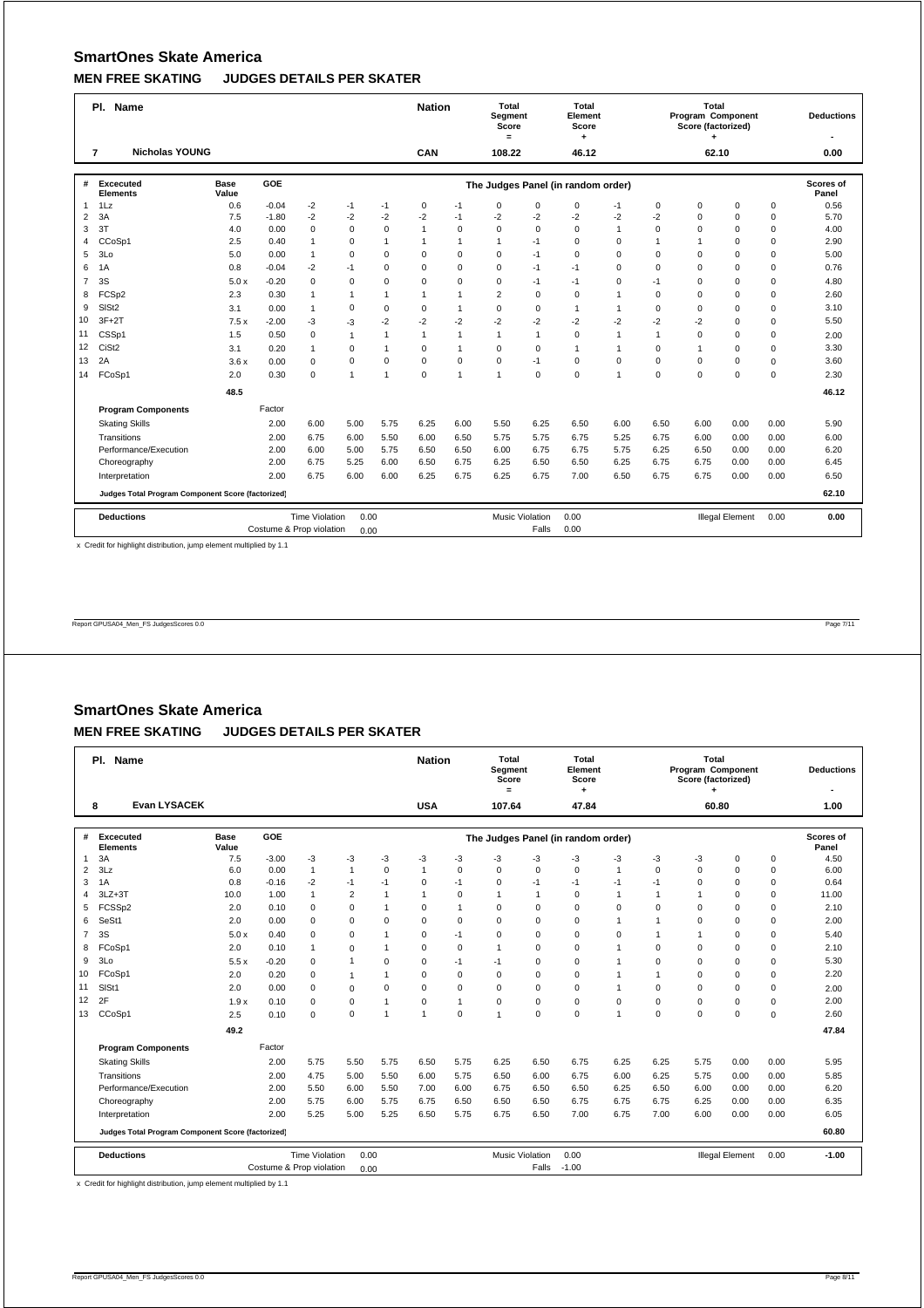|                                  | Pl. Name                                          |                      | <b>Nation</b> |                       | Total<br><b>Segment</b><br>Score<br>$=$ |             | Total<br>Element<br>Score |              |             | Total<br>Program Component<br>Score (factorized) |                                    |             | <b>Deductions</b> |                |                        |             |                    |
|----------------------------------|---------------------------------------------------|----------------------|---------------|-----------------------|-----------------------------------------|-------------|---------------------------|--------------|-------------|--------------------------------------------------|------------------------------------|-------------|-------------------|----------------|------------------------|-------------|--------------------|
|                                  | <b>Ben FERREIRA</b><br>9                          |                      |               |                       |                                         |             | CAN                       |              | 106.08      |                                                  | 53.88                              |             |                   | 52.20          |                        |             | 0.00               |
| #                                | Excecuted<br><b>Elements</b>                      | <b>Base</b><br>Value | GOE           |                       |                                         |             |                           |              |             |                                                  | The Judges Panel (in random order) |             |                   |                |                        |             | Scores of<br>Panel |
| 1                                | 3A                                                | 7.5                  | $-1.00$       | $-2$                  | $-1$                                    | $-2$        | $-1$                      | $-1$         | $-1$        | $-1$                                             | $-2$                               | $-1$        | $-1$              | $-1$           | $\mathbf 0$            | $\mathbf 0$ | 6.50               |
| 2                                | 3T                                                | 4.0                  | 0.20          | $\mathbf 0$           | $\mathbf 0$                             | 1           | $\mathbf{1}$              | 0            | $\mathbf 0$ | $\mathbf 0$                                      | $\mathbf 0$                        | $\mathbf 0$ | 0                 | $\overline{1}$ | $\mathbf 0$            | $\mathbf 0$ | 4.20               |
| 3                                | 3Lo                                               | 5.0                  | $-0.40$       | $-1$                  | $\mathbf 0$                             | $-1$        | $\mathbf 0$               | $-1$         | $\mathbf 0$ | $-1$                                             | $-1$                               | $\mathbf 0$ | 0                 | $\Omega$       | $\mathbf 0$            | $\mathbf 0$ | 4.60               |
| 4                                | FCoSp1                                            | 2.0                  | 0.00          | $\mathbf 0$           | $\mathbf 0$                             | $\Omega$    | $\Omega$                  | $\mathbf{1}$ | $\mathbf 0$ | $\Omega$                                         | $\Omega$                           | $\Omega$    | $\Omega$          | $\Omega$       | $\Omega$               | $\mathbf 0$ | 2.00               |
| 5                                | FSSp2                                             | 2.3                  | 0.00          | $\Omega$              | $\mathbf 0$                             | $\Omega$    | $\Omega$                  | $\Omega$     | $\Omega$    | $\Omega$                                         | $\Omega$                           | $\Omega$    | $-1$              | $\Omega$       | $\Omega$               | $\mathbf 0$ | 2.30               |
| 6                                | 3F                                                | 6.1x                 | 0.00          | $\mathbf 0$           | $\mathbf 0$                             | $\Omega$    | $\Omega$                  | $\mathbf 0$  | $\mathbf 0$ | $\mathbf{1}$                                     | $\mathbf 0$                        | $\Omega$    | $\Omega$          | $\Omega$       | $\Omega$               | $\mathbf 0$ | 6.10               |
| 7                                | 3A+COMBO                                          | 8.3x                 | $-1.00$       | $-2$                  | $-1$                                    | $-1$        | $-1$                      | $-1$         | $-2$        | $-1$                                             | $-2$                               | $-2$        | $-1$              | $-1$           | $\Omega$               | $\mathsf 0$ | 7.30               |
| 8                                | SISt1                                             | 2.0                  | 0.00          | $\mathbf{1}$          | $\mathbf 0$                             | $\mathbf 0$ | $\mathbf 0$               | 0            | $\mathbf 0$ | $\mathbf 0$                                      | $\mathbf 0$                        | $\mathbf 0$ | $-1$              | $\Omega$       | $\Omega$               | $\mathsf 0$ | 2.00               |
| 9                                | 3Lz                                               | 6.6x                 | $-1.00$       | $\mathbf{1}$          | $-1$                                    | $-2$        | $-1$                      | $-1$         | $-1$        | $-1$                                             | $-1$                               | $-1$        | $-1$              | $-1$           | $\Omega$               | $\mathbf 0$ | 5.60               |
| 10                               | 3S                                                | 5.0x                 | $-0.60$       | $-1$                  | $\mathbf 0$                             | $-1$        | $\Omega$                  | $-1$         | $\mathbf 0$ | $-1$                                             | $-1$                               | $\Omega$    | $-1$              | $\Omega$       | $\Omega$               | $\mathbf 0$ | 4.40               |
| 11                               | FSSp2                                             | 2.3                  | 0.00          | $\mathbf 0$           | $\Omega$                                | $\mathbf 0$ | $\Omega$                  | $\mathbf{1}$ | $\mathbf 0$ | $\mathbf 0$                                      | $\mathbf 0$                        | $\Omega$    | $\Omega$          | $\Omega$       | $\Omega$               | $\mathbf 0$ | 2.30               |
| 12                               | 2Lz                                               | 2.1x                 | 0.00          | $\mathbf 0$           | $\mathbf 0$                             | $-1$        | $\mathbf{1}$              | $\mathbf 0$  | $\mathbf 0$ | $\mathbf 0$                                      | $\mathbf 0$                        | $\mathbf 0$ | $\mathbf 0$       | $\Omega$       | $\mathbf 0$            | $\mathbf 0$ | 2.10               |
| 13                               | CiSt1                                             | 2.0                  | $-0.12$       | $\Omega$              | $\mathbf 0$                             | $\mathbf 0$ | $\Omega$                  | $\mathbf{1}$ | $-1$        | $-1$                                             | $\Omega$                           | $\mathbf 0$ | $-1$              | $\Omega$       | $\Omega$               | $\mathbf 0$ | 1.88               |
| 14                               | CCoSp1                                            | 2.5                  | 0.10          | $\mathbf 0$           | $\Omega$                                | $\Omega$    | $\Omega$                  | 1            | $\mathbf 0$ | $\mathbf{1}$                                     | $\Omega$                           | $\Omega$    | $\Omega$          | $\Omega$       | $\Omega$               | $\mathbf 0$ | 2.60               |
|                                  |                                                   | 57.7                 |               |                       |                                         |             |                           |              |             |                                                  |                                    |             |                   |                |                        |             | 53.88              |
|                                  | <b>Program Components</b>                         |                      | Factor        |                       |                                         |             |                           |              |             |                                                  |                                    |             |                   |                |                        |             |                    |
|                                  | <b>Skating Skills</b>                             |                      | 2.00          | 4.75                  | 6.00                                    | 5.25        | 5.50                      | 5.50         | 4.75        | 4.50                                             | 5.00                               | 5.00        | 5.25              | 5.50           | 0.00                   | 0.00        | 5.25               |
|                                  | Transitions                                       |                      | 2.00          | 5.25                  | 6.00                                    | 5.25        | 5.25                      | 5.50         | 4.50        | 5.25                                             | 5.25                               | 4.50        | 5.00              | 5.00           | 0.00                   | 0.00        | 5.20               |
|                                  | Performance/Execution                             |                      | 2.00          | 4.75                  | 4.75                                    | 5.00        | 5.50                      | 5.25         | 5.00        | 5.50                                             | 5.00                               | 4.75        | 4.75              | 5.25           | 0.00                   | 0.00        | 5.05               |
|                                  | Choreography                                      |                      | 2.00          | 5.25                  | 6.00                                    | 5.25        | 5.50                      | 5.75         | 4.75        | 5.50                                             | 5.00                               | 4.25        | 5.25              | 5.25           | 0.00                   | 0.00        | 5.40               |
|                                  | Interpretation                                    |                      | 2.00          | 5.00                  | 4.75                                    | 5.00        | 5.00                      | 5.50         | 5.00        | 5.75                                             | 5.00                               | 4.50        | 5.50              | 5.00           | 0.00                   | 0.00        | 5.20               |
|                                  | Judges Total Program Component Score (factorized) |                      |               |                       |                                         |             |                           |              |             |                                                  |                                    |             | 52.20             |                |                        |             |                    |
|                                  | <b>Deductions</b>                                 |                      |               | <b>Time Violation</b> | 0.00                                    |             |                           |              |             | <b>Music Violation</b>                           | 0.00                               |             |                   |                | <b>Illegal Element</b> | 0.00        | 0.00               |
| Costume & Prop violation<br>0.00 |                                                   |                      |               |                       |                                         |             |                           |              |             | Falls                                            | 0.00                               |             |                   |                |                        |             |                    |

x Credit for highlight distribution, jump element multiplied by 1.1

Report GPUSA04\_Men\_FS JudgesScores 0.0 Page 9/11

# **SmartOnes Skate America MEN FREE SKATING JUDGES DETAILS PER SKATER**

|                | <b>Name</b><br>PI.                                |                      | <b>Nation</b>            |                       | Total<br>Segment<br>Score<br>$=$ |             | Total<br>Element<br>Score<br>٠ |             |                        | Total<br><b>Program Component</b><br>Score (factorized)<br>٠ |                                    |              | <b>Deductions</b> |                |                        |          |                    |
|----------------|---------------------------------------------------|----------------------|--------------------------|-----------------------|----------------------------------|-------------|--------------------------------|-------------|------------------------|--------------------------------------------------------------|------------------------------------|--------------|-------------------|----------------|------------------------|----------|--------------------|
| 10             | <b>Alexander SHUBIN</b>                           |                      |                          |                       |                                  |             | <b>RUS</b>                     |             | 95.34                  |                                                              | 42.74                              |              |                   | 53.60          |                        |          | 1.00               |
|                |                                                   |                      |                          |                       |                                  |             |                                |             |                        |                                                              |                                    |              |                   |                |                        |          |                    |
| #              | Excecuted<br><b>Elements</b>                      | <b>Base</b><br>Value | GOE                      |                       |                                  |             |                                |             |                        |                                                              | The Judges Panel (in random order) |              |                   |                |                        |          | Scores of<br>Panel |
| $\mathbf{1}$   | 3A                                                | 7.5                  | $-3.00$                  | -3                    | -3                               | -3          | -3                             | -3          | -3                     | $-3$                                                         | -3                                 | -3           | -3                | -3             | 0                      | 0        | 4.50               |
| $\overline{2}$ | $3T+3T+2T$                                        | 9.3                  | 0.00                     | $\mathbf 0$           | $\mathbf{1}$                     | $\mathbf 0$ | $\mathbf{1}$                   | $\mathbf 0$ | $\mathbf 0$            | $\mathbf 0$                                                  | $\Omega$                           | $\mathbf 0$  | $\mathbf 0$       | $\Omega$       | $\mathbf 0$            | 0        | 9.30               |
| 3              | 2 <sub>0</sub>                                    | 1.5                  | $-0.18$                  | 0                     | $\mathbf 0$                      | $-1$        | $\mathbf 0$                    | $-1$        | $\mathbf 0$            | $-1$                                                         | $\Omega$                           | $-1$         | $-1$              | $\Omega$       | 0                      | 0        | 1.32               |
| 4              | FSSp1                                             | 2.0                  | $-0.30$                  | $-1$                  | 0                                | $-1$        | $\mathbf 0$                    | $-2$        | $-1$                   | $-1$                                                         | $-1$                               | $\Omega$     | $-1$              | $-1$           | $\mathbf 0$            | 0        | 1.70               |
| 5              | 3F+2T+SEQ                                         | 5.4                  | $-2.00$                  | $-2$                  | $-2$                             | $-2$        | $-2$                           | $-2$        | $-2$                   | $-3$                                                         | $-2$                               | $-2$         | $-2$              | $-2$           | $\Omega$               | 0        | 3.40               |
| 6              | CSSp1                                             | 1.5                  | $-0.12$                  | $-1$                  | $\mathbf 0$                      | $-1$        | $\mathbf 0$                    | 0           | $\mathbf 0$            | $-1$                                                         | $\mathbf 0$                        | $\mathbf 0$  | $-1$              | $\Omega$       | 0                      | 0        | 1.38               |
| $\overline{7}$ | 3S                                                | 5.0x                 | 0.00                     | $\mathbf 0$           | $\mathbf 0$                      | $\Omega$    | $\mathbf{1}$                   | $-1$        | $\mathbf 0$            | $\mathbf 0$                                                  | $\Omega$                           | $\Omega$     | $\Omega$          | $\Omega$       | $\Omega$               | 0        | 5.00               |
| 8              | FCSp1                                             | 2.0                  | 0.00                     | $\mathbf 0$           | $\mathbf 0$                      | $\mathbf 0$ | $\mathbf{1}$                   | 0           | $\mathbf 0$            | $\mathbf 0$                                                  | $\Omega$                           | $\Omega$     | $\Omega$          | $\Omega$       | $\Omega$               | 0        | 2.00               |
| 9              | SIS <sub>t2</sub>                                 | 3.1                  | $-0.28$                  | $\mathbf 0$           | $\mathbf 0$                      | $\mathbf 0$ | $\mathbf 0$                    | $-1$        | $\mathbf 0$            | $-1$                                                         | $\mathbf 0$                        | $-1$         | $-1$              | 0              | 0                      | 0        | 2.82               |
| 10             | 2Lz                                               | 2.1x                 | 0.00                     | $\Omega$              | $\Omega$                         | $\Omega$    | $\Omega$                       | $\Omega$    | $\Omega$               | $\Omega$                                                     | $\Omega$                           | $\Omega$     | $\Omega$          | $\Omega$       | $\Omega$               | 0        | 2.10               |
| 11             | 2A                                                | 3.6x                 | 0.00                     | $\mathbf 0$           | $\mathbf 0$                      | $\mathbf 0$ | $\mathbf{1}$                   | 0           | $\mathbf 0$            | $\mathbf 0$                                                  | $\Omega$                           | $\Omega$     | $-1$              | $\Omega$       | $\Omega$               | 0        | 3.60               |
| 12             | CiSt <sub>2</sub>                                 | 3.1                  | 0.00                     | 0                     | 0                                | $\mathbf 0$ | $\mathbf 0$                    | $\mathbf 0$ | $\mathbf 0$            | $\mathbf 0$                                                  | $\mathbf 0$                        | $\mathbf 0$  | $\mathbf 0$       | 0              | 0                      | 0        | 3.10               |
| 13             | CCoSp1                                            | 2.5                  | 0.02                     | $\Omega$              | $-1$                             | $-1$        | $\mathbf{1}$                   | 1           | $\overline{2}$         | $-1$                                                         | $\Omega$                           | $\mathbf{1}$ | $-1$              | $\overline{1}$ | $\Omega$               | $\Omega$ | 2.52               |
|                |                                                   | 48.6                 |                          |                       |                                  |             |                                |             |                        |                                                              |                                    |              |                   |                |                        |          | 42.74              |
|                | <b>Program Components</b>                         |                      | Factor                   |                       |                                  |             |                                |             |                        |                                                              |                                    |              |                   |                |                        |          |                    |
|                | <b>Skating Skills</b>                             |                      | 2.00                     | 4.50                  | 4.75                             | 5.00        | 5.75                           | 6.00        | 5.75                   | 5.25                                                         | 4.50                               | 5.00         | 4.75              | 5.25           | 0.00                   | 0.00     | 5.20               |
|                | Transitions                                       |                      | 2.00                     | 5.50                  | 5.25                             | 5.00        | 6.00                           | 5.75        | 6.00                   | 4.50                                                         | 4.50                               | 5.00         | 4.75              | 5.00           | 0.00                   | 0.00     | 5.15               |
|                | Performance/Execution                             |                      | 2.00                     | 4.50                  | 5.75                             | 5.50        | 6.25                           | 6.00        | 6.25                   | 5.00                                                         | 4.75                               | 5.00         | 4.75              | 5.25           | 0.00                   | 0.00     | 5.50               |
|                | Choreography                                      |                      | 2.00                     | 5.00                  | 5.75                             | 5.50        | 6.50                           | 6.00        | 6.25                   | 4.75                                                         | 0.50                               | 5.50         | 4.75              | 5.00           | 0.00                   | 0.00     | 5.40               |
|                | Interpretation                                    |                      | 2.00                     | 4.75                  | 6.50                             | 5.25        | 6.00                           | 5.75        | 6.25                   | 5.00                                                         | 5.00                               | 5.50         | 5.25              | 5.25           | 0.00                   | 0.00     | 5.55               |
|                | Judges Total Program Component Score (factorized) |                      |                          |                       |                                  |             |                                |             |                        |                                                              |                                    |              |                   |                |                        |          | 53.60              |
|                | <b>Deductions</b>                                 |                      |                          | <b>Time Violation</b> | 0.00                             |             |                                |             | <b>Music Violation</b> |                                                              | 0.00                               |              |                   |                | <b>Illegal Element</b> | 0.00     | $-1.00$            |
|                |                                                   |                      | Costume & Prop violation |                       | 0.00                             |             |                                |             |                        | Falls                                                        | $-1.00$                            |              |                   |                |                        |          |                    |